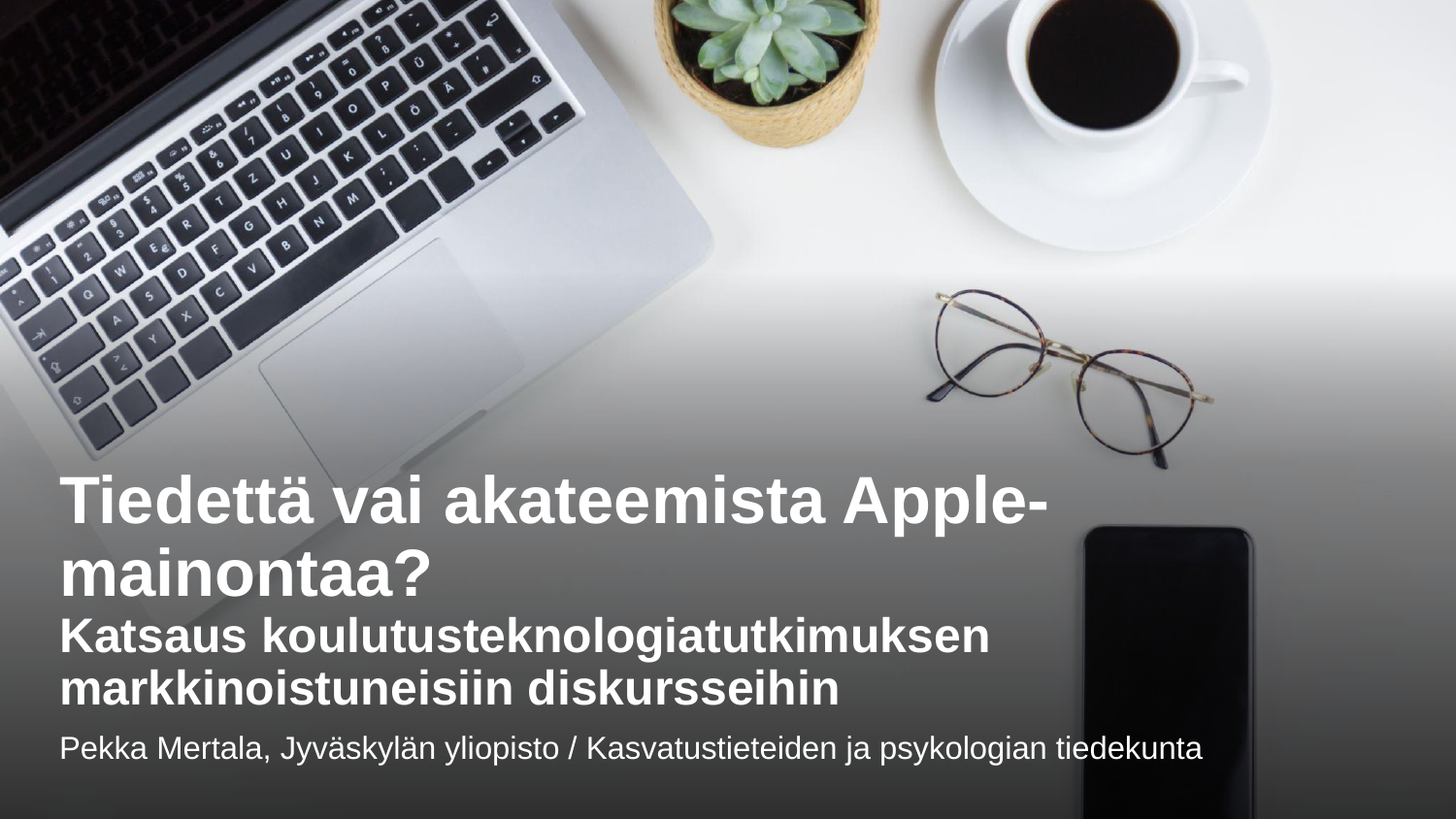

Uusliberalistinen tiedepolitiikka on tuottanut kestämättömiä jännitteitä tieteen tekemisen ideaalien ja vallitsevien raportointikäytäntöjen välille

Koulutusteknologiatutkimus ja siinä käytettävät diskurssit ovat kuvaava esimerkki tästä kehityssuunnasta, eli markkinoistumisesta

Pekka Mertala / [pekka.o.mertala@jyu.fi](mailto:pekka.o.mertala@jyu.fi) / <https://bit.ly/3d04P7G>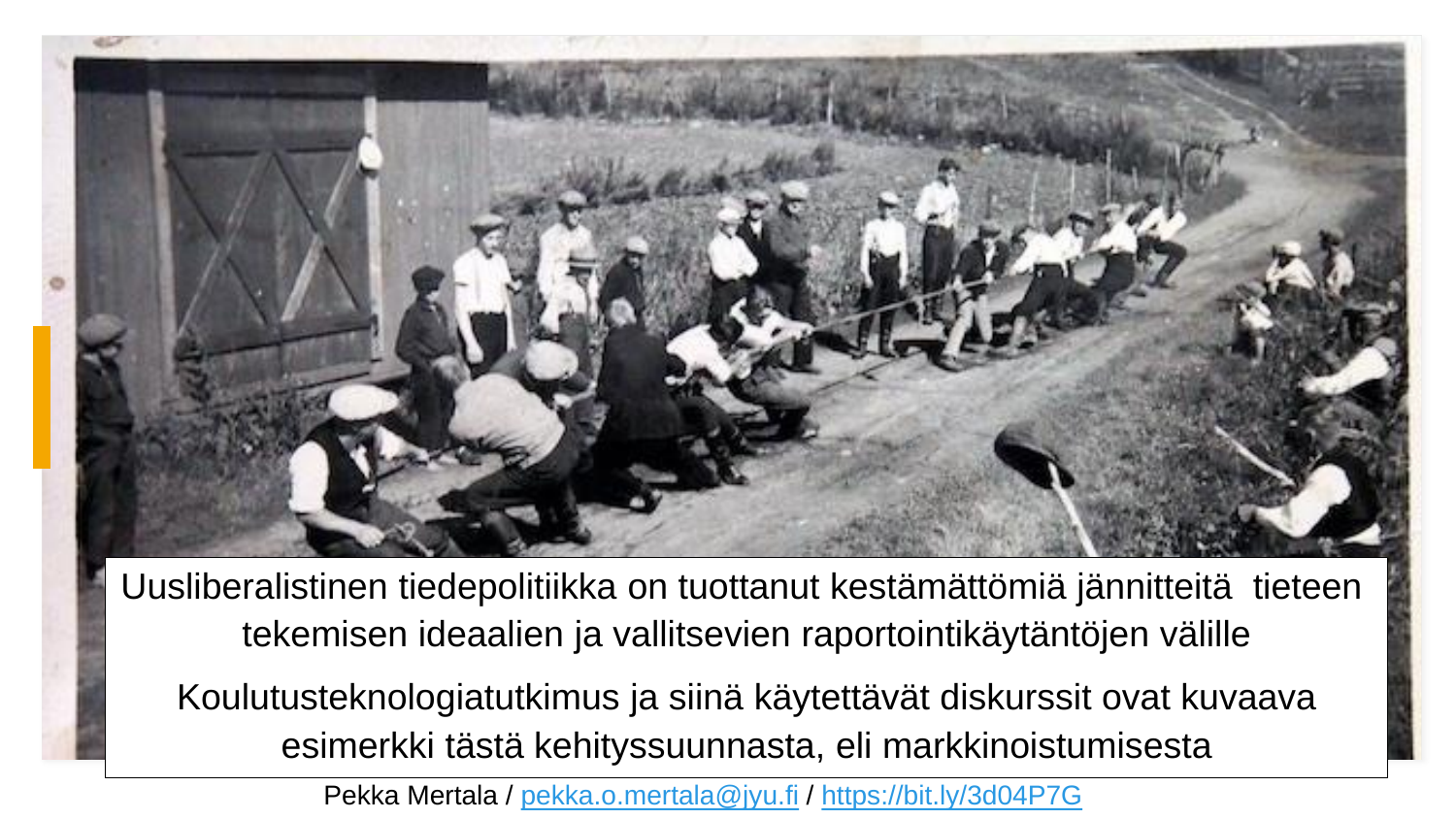Tutkimuksen "hyödyllisyys", kilpailtu tutkimusrahoitus ja julkaisutuotanto uralla etenemisen määrittäjinä Epäilyn puute / ylikorostunut varmuus (Allen & Mehler, 2018; Bongelli ym. 2019; Brunila ym., 2020; Buchhi, 2015)

Markkinoistuneet diskurssit

Intressittömyys Jatkuva epäily (Merton, 1942)

Pekka Mertala / [pekka.o.mertala@jyu.fi](mailto:pekka.o.mertala@jyu.fi) /<https://bit.ly/3d04P7G>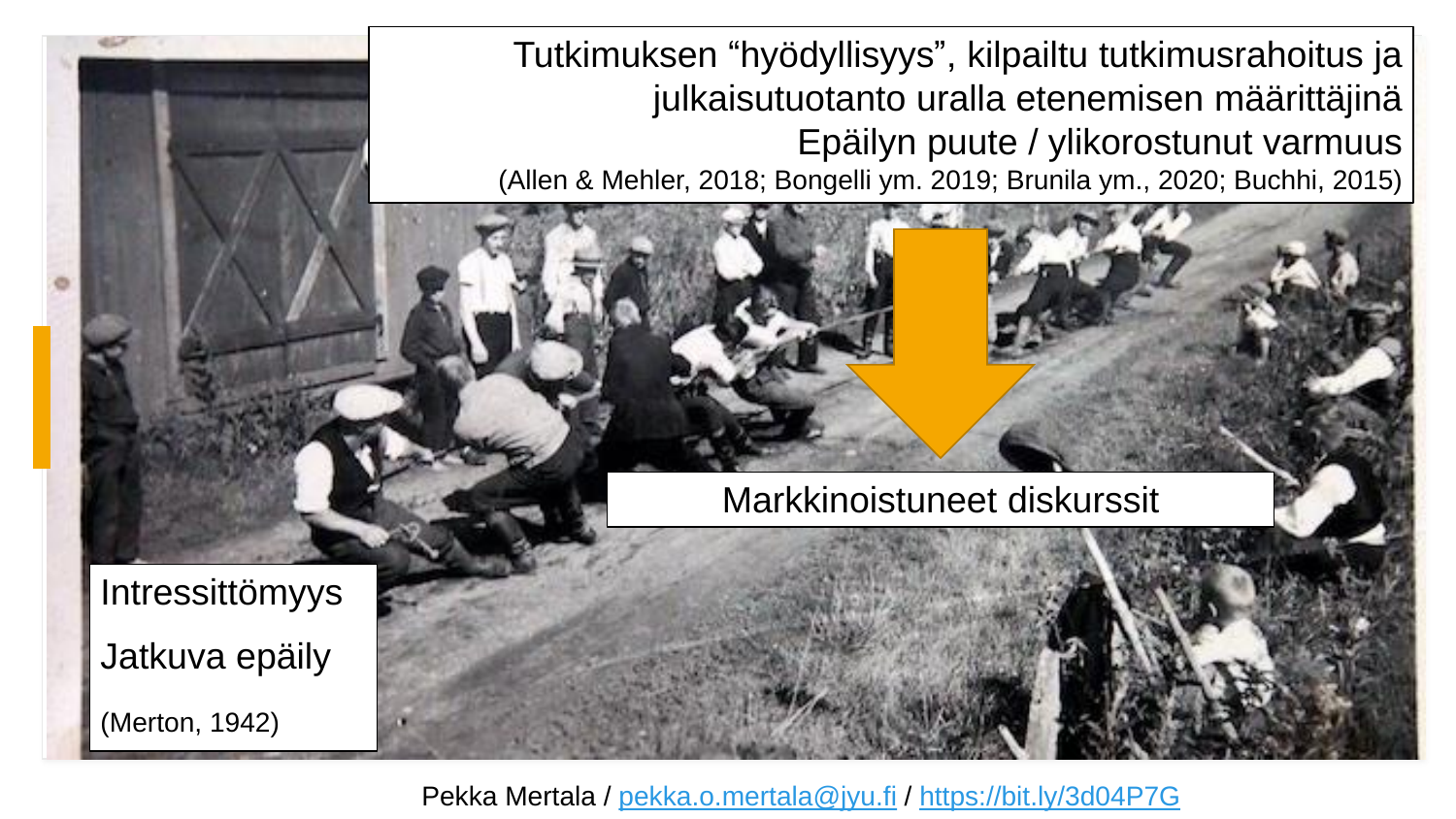## **Journal of Computer Assisted Learning**

It is important at this point to make clear that **this study is not 'anti-iPad'** [and that the author is] **firmly convinced** that these devices, and ones like them, hold **unrivalled potential** as **powerful learning tools** in the hands of students working with skillful and diligent teachers.

VLINE LIBRAR

(Falloon, 2014)

Pekka Mertala / [pekka.o.mertala@jyu.fi](mailto:pekka.o.mertala@jyu.fi) /<https://bit.ly/3d04P7G>